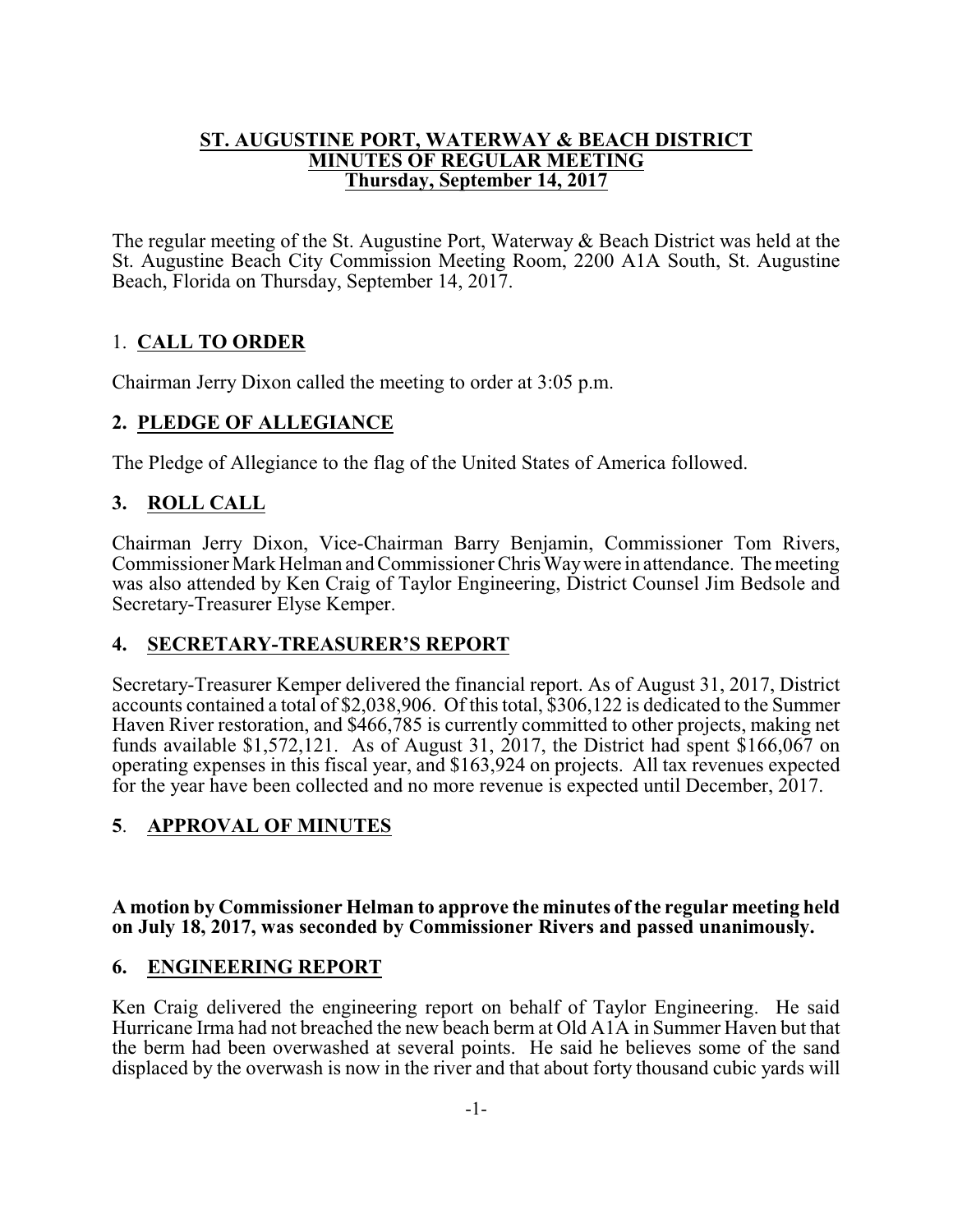be needed to restore a minimal berm profile. The contractor of the restoration project is again working to repair the damage at the rates charged last year after Hurricane Matthew.

Chairman Dixon said the District had acted decisively to repair the breach caused by Hurricane Matthew and was assured at that time the county would reimburse the cost to the District. Mr. Craig reported the county has included the District's claim in its application for FEMA funds. Ellis Zahra, Friends of the Summer Haven River, said the FEMA application for reimbursement funds has been approved at every step of the FEMA process to date. Other sources of emergency funds are also being sought from legislators, DEP and FIND. Linda Ginn, FOSHR, said she was gratified the river had now begun to flow, but that the damage from the overwash represents another delay in completing the project.

The restoration contractor, Rich Turnbull, said the project is 95% complete, and that FWC has released the final stretch of beach for completion. Mr. Craig said the final step is replanting vegetation which will be delayed until the beach berm is stabilized and rebuilt.

Mr. Craig ended his report by saying the permit application for the Vilano-South Ponte Vedra beach renourishment project is delayed pending a post-Irma survey of the area. The Army Corps of Engineers is working on the survey which should be available soon.

### 7. **OLD BUSINESS**

Chairman Dixon asked Jim Piggott, Director of General Services, City of St. Augustine, for an update on dredging activities. Mr. Piggott said the final portion of Salt Run will be completed next week, and that this will complete all dredging for this fiscal year. He also reported one of the city's contractors had picked up a large section of floating dock in the bay and had removed it to the Vilano Boat Ramp for disposal by the county. He asked the board to pay the \$1,500.00 cost charged by he contractor.

#### **A motion by Commissioner Helman to pay the \$1,500.00 charge to remove the floating dock from the bay was seconded by Vice-ChairmanBenjamin and passed unanimously.**

Mr. Piggott then reported the city needs another \$2,500.00 for debris removal in addition to the \$5,000.00 recently given by the board for Hurricane Matthew clean-up.

#### **A motion by Chairman Dixon to give the city another \$2,500.00 for clean-up of floating debris was seconded by Vice-Chairman Benjamin and passed unanimously.**

Ms. Kemper reminded Mr. Piggott the city needs to provide an invoice for this year's dredging activity, a total of one hundred thousand dollars, to the District before the end of the fiscal year, September 30, 2017.

Mr. Piggott went on to relate the south dock of the City Marina was destroyed in Irma, and the center dock received extensive damage. He said four boats sank at the marina but that he expected all of them to be removed promptly. He said the city had evacuated the north mooring field prior to Irma in an effort to avoid vessels hitting the Bridge of Lions during the storm. Some vessels did break loose but all are insured and will be handled by the insurance companies. He also reported the floating dock at Lighthouse Ramp was badly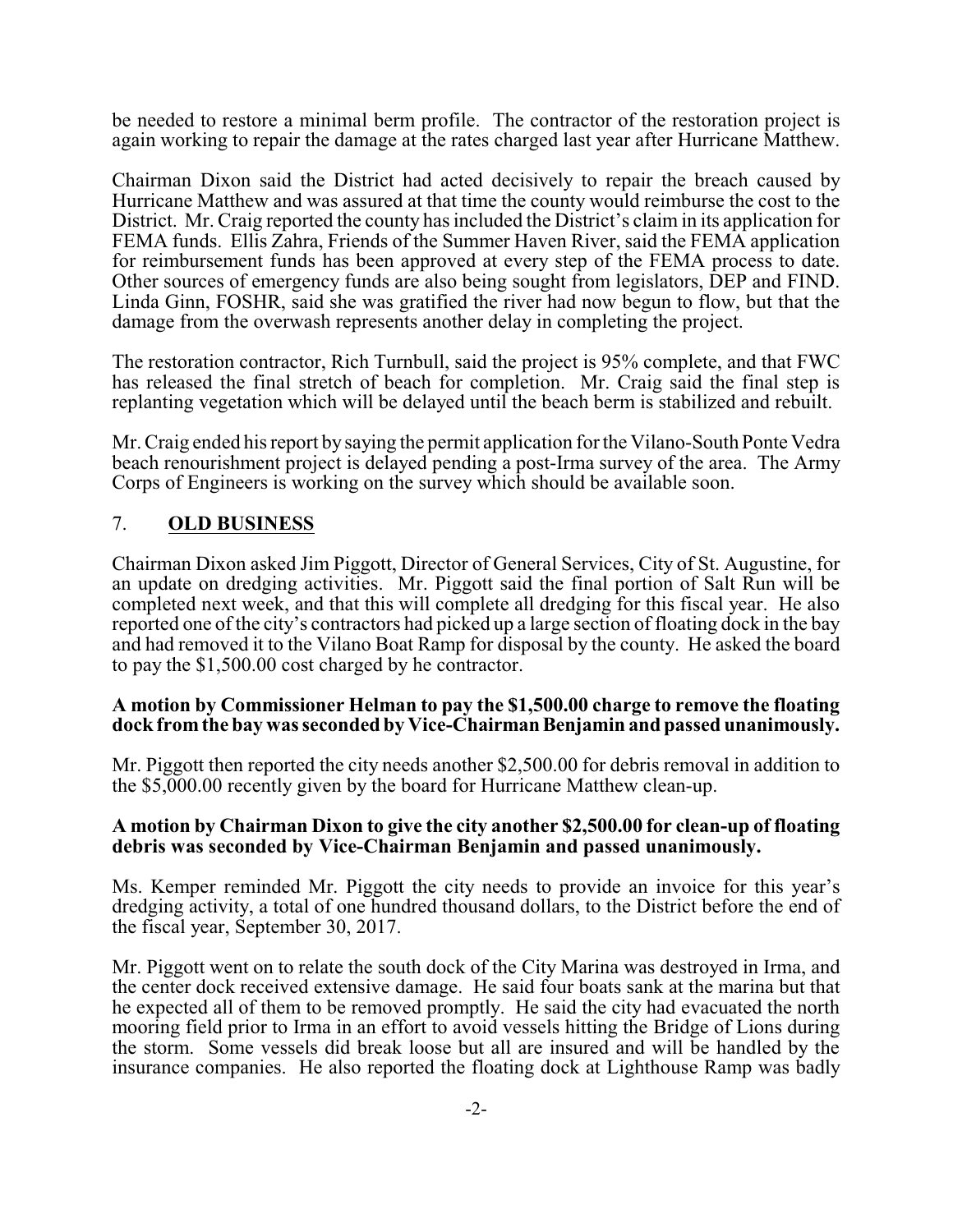### damaged.

He said the city incurred ten million dollars in out-of-pocket expenses from Hurricane Matthew and that Irma will probably cost another five million. The fuel dock at the City Marina is out of service for at least the next month, depriving the city of income from fuel sales. The city will also request FIND to allow the grants for the city police boat and the kayak launch, about one hundred fifty thousand dollars, to be used for repair of the marina. He requested the board to consent to the request and to allow its matching funds contribution to also be used for repairs. The board discussed the matter and there was no objection to the conversion of its matching funds for the police boat and kayak launch to be used for repairs of the marina. However, the board did not commit to replacing those funds should the requests for contribution to the police boat and kayak launch come before it for consideration in the future. Several commissioners were of the opinion that FIND would not allow the funds to be converted from their original purpose.

In response to questions by Commissioner Helman, Mr. Piggott said several areas of the old sea wall near the City Marina are failing and that the connectivity project has been stalled by concerns the old seawall will collapse during reconstruction. Vice-Chairman Benjamin said the District has such limited resources that contributing to the reconstruction of its marina could damage the District's ability to respond to other needs such as keeping the inlet open.

# **8. NEW BUSINESS: NONE**

# **9. GOVERNMENT REPRESENTATIVE COMMENTS:**

Chris Pacetti, St. Augustine Fire Department, reported his agency had removed an unoccupied vessel from the bay and moored it in a safe area after securing its engines. He also reported the department has been training with the St. Johns County Marine Unit.

Corporal Josh Underwood, St. Johns County Sheriff's Office Marine Unit, reported his agency had taken their boat out of the water and repositioned their floating dock prior to Hurricane Irma, so neither asset was damaged. He said last month, SJSO spent 130 manhours on the water, conducted 21 inspections, issued 14 warnings, performed 12 resource inspections, and issued 6 citations.

He said he recently contacted FWC about adding no wake signs in the middle section of the San Sebastian River and was told the river is a "local zone" which FWC does not control or maintain. Responsibility for posting regulatory signs in the San Sebastian River remains unclear, but FWC personnel indicated to him that it was probably a county or city duty.

All of the marker buoys in the St. Augustine Inlet are off station at this time. Two are in the ocean five miles north of the inlet, and one is on the beach north of the inlet. Local shoals have moved due to the strong south winds, and are as yet unsurveyed and unmarked. FWC reports 37 boats displaced by Irma and warned boaters to expect to encounter large masses of floating debris in all areas of the county.